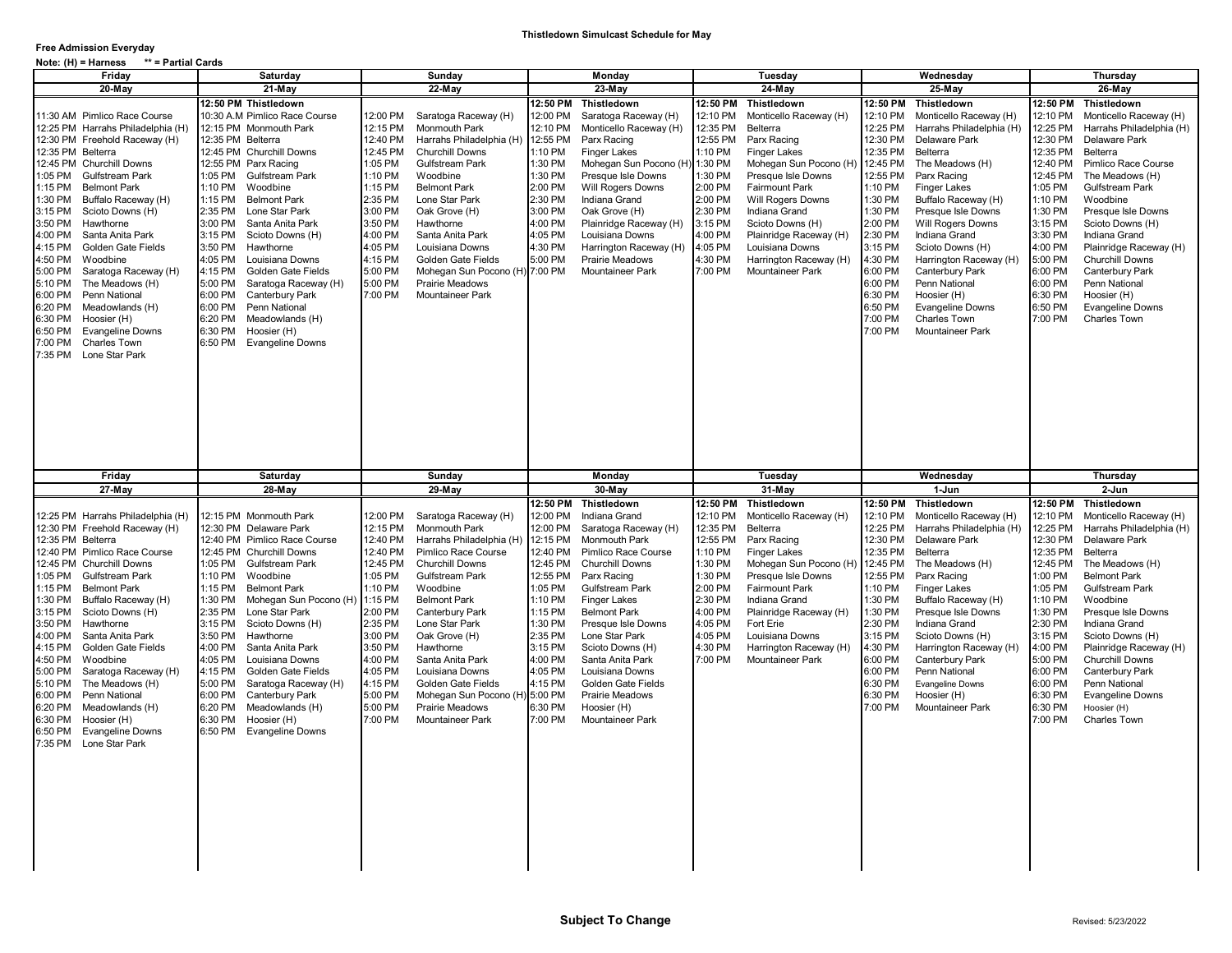## **Note: (H) = Harness \*\* = Partial Cards**

| Friday                                                                                                                                                                                                                                                                                                                                                                                                                                                                                                                                                                                                                              |                                                                                                                                                                                                                               | Saturday                                                                                                                                                                                                                                                                                                                                                                                          |                                                                                                                                                                                                | Sunday                                                                                                                                                                                                                                                                                                                                                        |                                                                                                                                                           | Monday                                                                                                                                                                                                                                                                                                                  |                                                                                                                                                                      | Tuesday                                                                                                                                                                                                                                                                                                                                               |                                                                                                                                                                                                | Wednesday                                                                                                                                                                                                                                                                                                                                                                                              |                                                                                                                                                                                                                    | Thursday                                                                                                                                                                                                                                                                                                                                                                                                      |  |
|-------------------------------------------------------------------------------------------------------------------------------------------------------------------------------------------------------------------------------------------------------------------------------------------------------------------------------------------------------------------------------------------------------------------------------------------------------------------------------------------------------------------------------------------------------------------------------------------------------------------------------------|-------------------------------------------------------------------------------------------------------------------------------------------------------------------------------------------------------------------------------|---------------------------------------------------------------------------------------------------------------------------------------------------------------------------------------------------------------------------------------------------------------------------------------------------------------------------------------------------------------------------------------------------|------------------------------------------------------------------------------------------------------------------------------------------------------------------------------------------------|---------------------------------------------------------------------------------------------------------------------------------------------------------------------------------------------------------------------------------------------------------------------------------------------------------------------------------------------------------------|-----------------------------------------------------------------------------------------------------------------------------------------------------------|-------------------------------------------------------------------------------------------------------------------------------------------------------------------------------------------------------------------------------------------------------------------------------------------------------------------------|----------------------------------------------------------------------------------------------------------------------------------------------------------------------|-------------------------------------------------------------------------------------------------------------------------------------------------------------------------------------------------------------------------------------------------------------------------------------------------------------------------------------------------------|------------------------------------------------------------------------------------------------------------------------------------------------------------------------------------------------|--------------------------------------------------------------------------------------------------------------------------------------------------------------------------------------------------------------------------------------------------------------------------------------------------------------------------------------------------------------------------------------------------------|--------------------------------------------------------------------------------------------------------------------------------------------------------------------------------------------------------------------|---------------------------------------------------------------------------------------------------------------------------------------------------------------------------------------------------------------------------------------------------------------------------------------------------------------------------------------------------------------------------------------------------------------|--|
| 3-Jun                                                                                                                                                                                                                                                                                                                                                                                                                                                                                                                                                                                                                               |                                                                                                                                                                                                                               | 4 Jun                                                                                                                                                                                                                                                                                                                                                                                             |                                                                                                                                                                                                | 5 Jun                                                                                                                                                                                                                                                                                                                                                         |                                                                                                                                                           | 6-Jun                                                                                                                                                                                                                                                                                                                   |                                                                                                                                                                      | 7-Jun                                                                                                                                                                                                                                                                                                                                                 |                                                                                                                                                                                                | 8-Jun                                                                                                                                                                                                                                                                                                                                                                                                  |                                                                                                                                                                                                                    | 9-Jun                                                                                                                                                                                                                                                                                                                                                                                                         |  |
| 12:15 PM<br>Monmouth Park<br>12:25 PM<br>Harrahs Philadelphia (H<br>12:35 PM<br>Belterra<br>12:40 PM<br><b>Laurel Park</b><br><b>Churchill Downs</b><br>12:45 PM<br>1:00 PM<br><b>Belmont Park</b><br>1:05 PM<br>Gulfstream Park<br>Scioto Downs (H)<br>3:15 PM<br>3:50 PM<br>Hawthorne<br>4:00 PM<br>Santa Anita Park<br>4:15 PM<br>Golden Gate Fields<br>4:50 PM<br>Woodbine<br>5:00 PM<br>Saratoga Raceway (H)<br>5:10 PM<br>The Meadows (H)<br>6:20 PM<br>Meadowlands (H)<br>6:30 PM<br><b>Evangeline Downs</b><br>6:30 PM<br>Hoosier (H)<br>Lone Star Park<br>7:35 PM<br>TBA<br>Penn National                                  | 12:15 PM<br>12:30 PM<br>12:40 PM<br>12:45 PM<br>12:45 PM<br>1:00 PM<br>1:05 PM<br>1:10 PM<br>1:30 PM<br>2:35 PM<br>3:15 PM<br>3:50 PM<br>4:00 PM<br>4:05 PM<br>4:15 PM<br>5:00 PM<br>6:00 PM<br>6:20 PM<br>6:30 PM<br>6:30 PM | Monmouth Park<br>Delaware Park<br><b>Laurel Park</b><br><b>Churchill Downs</b><br>The Meadows (H)<br><b>Belmont Park</b><br>Gulfstream Park<br>Woodbine<br>Mohegan Sun Pocono (H<br>Lone Star Park<br>Scioto Downs (H)<br>Hawthorne<br>Santa Anita Park<br>Louisiana Downs<br>Golden Gate Fields<br>Saratoga Raceway (H)<br>Canterbury Park<br>Meadowlands (H)<br>Evangeline Downs<br>Hoosier (H) | 12:00 PM<br>12:15 PM<br>12:40 PM<br>12:40 PM<br>12:45 PM<br>1:00 PM<br>1:05 PM<br>1:10 PM<br>2:00 PM<br>2:35 PM<br>3:50 PM<br>4:00 PM<br>4:05 PM<br>4:15 PM<br>5:00 PM<br>5:00 PM<br>7:00 PM   | Saratoga Raceway (H)<br>Monmouth Park<br>Harrahs Philadelphia (H)<br><b>Laurel Park</b><br><b>Churchill Downs</b><br><b>Belmont Park</b><br><b>Gulfstream Park</b><br>Woodbine<br>Canterbury Park<br>Lone Star Park<br>Hawthorne<br>Santa Anita Park<br>Louisiana Downs<br>Golden Gate Fields<br>Mohegan Sun Pocono (H<br>Prairie Meadows<br>Mountaineer Park | 12:50 PM<br>12:00 PM<br>12:10 PM<br>12:55 PM<br>1:10 PM<br>1:30 PM<br>1:30 PM<br>4:00 PM<br>4:05 PM<br>4:30 PM<br>5:00 PM<br>7:00 PM<br>7:00 PM           | Thistledown<br>Saratoga Raceway (H)<br>Monticello Raceway (H)<br>Parx Racing<br><b>Finger Lakes</b><br>Mohegan Sun Pocono (H) 1:30 PM<br>Presque Isle Downs<br>Plainridge Raceway (H)<br>Louisiana Downs<br>Harrington Raceway (H)<br>Prairie Meadows<br>Mountaineer Park<br>Woodbine (H)                               | 12:50 PM<br>12:10 PM<br>12:55 PM<br>1:10 PM<br>1:30 PM<br>2:00 PM<br>2:30 PM<br>3:15 PM<br>4:00 PM<br>4:05 PM<br>4:30 PM<br>6:30 PM<br>7:00 PM<br>7:00 PM            | Thistledown<br>Monticello Raceway (H)<br>Parx Racing<br><b>Finger Lakes</b><br>Mohegan Sun Pocono (H<br>Presque Isle Downs<br><b>Fairmount Park</b><br>Indiana Grand<br>Scioto Downs (H)<br>Plainridge Raceway (H)<br>Louisiana Downs<br>Harrington Raceway (H)<br>Hoosier (H)<br>Mountaineer Park<br>Woodbine (H)                                    | 12:50 PM<br>12:10 PM<br>12:25 PM<br>12:30 PM<br>12:35 PM<br>12:45 PM<br>12:45 PM<br>1:10 PM<br>1:30 PM<br>1:30 PM<br>2:30 PM<br>3:15 PM<br>4:30 PM<br>6:00 PM<br>6:30 PM<br>6:30 PM<br>7:00 PM | Thistledown<br>Monticello Raceway (H)<br>Harrahs Philadelphia (H)<br>Delaware Park<br>Belterra<br><b>Churchill Downs</b><br>The Meadows (H)<br><b>Finger Lakes</b><br>Buffalo Raceway (H)<br>Presque Isle Downs<br>Indiana Grand<br>Scioto Downs (H)<br>Harrington Raceway (H)<br>Canterbury Park<br><b>Evangeline Downs</b><br>Hoosier (H)<br>Mountaineer Park                                        | 12:25 PM<br>12:30 PM<br>12:35 PM<br>12:45 PM<br>1:00 PM<br>1:05 PM<br>1:10 PM<br>1:30 PM<br>3:15 PM<br>3:30 PM<br>4:00 PM<br>5:00 PM<br>6:00 PM<br>6:00 PM<br>6:30 PM<br>6:30 PM<br>7:00 PM<br>7:35 PM             | 12:10 PM Monticello Raceway (H)<br>Harrahs Philadelphia (H)<br>Delaware Park<br>Belterra<br>The Meadows (H)<br><b>Belmont Park</b><br>Gulfstream Park<br>Woodbine<br>Presque Isle Downs<br>Scioto Downs (H)<br>Indiana Grand<br>Plainridge Raceway (H)<br><b>Churchill Downs</b><br>Canterbury Park<br>Penn National<br><b>Evangeline Downs</b><br>Hoosier (H)<br>Charles Town<br>Lone Star Park              |  |
|                                                                                                                                                                                                                                                                                                                                                                                                                                                                                                                                                                                                                                     |                                                                                                                                                                                                                               |                                                                                                                                                                                                                                                                                                                                                                                                   |                                                                                                                                                                                                |                                                                                                                                                                                                                                                                                                                                                               |                                                                                                                                                           |                                                                                                                                                                                                                                                                                                                         |                                                                                                                                                                      |                                                                                                                                                                                                                                                                                                                                                       |                                                                                                                                                                                                |                                                                                                                                                                                                                                                                                                                                                                                                        |                                                                                                                                                                                                                    |                                                                                                                                                                                                                                                                                                                                                                                                               |  |
| Friday                                                                                                                                                                                                                                                                                                                                                                                                                                                                                                                                                                                                                              | Saturday                                                                                                                                                                                                                      |                                                                                                                                                                                                                                                                                                                                                                                                   | Sunday                                                                                                                                                                                         |                                                                                                                                                                                                                                                                                                                                                               | Monday                                                                                                                                                    |                                                                                                                                                                                                                                                                                                                         | Tuesday                                                                                                                                                              |                                                                                                                                                                                                                                                                                                                                                       | Wednesday                                                                                                                                                                                      |                                                                                                                                                                                                                                                                                                                                                                                                        | Thursday                                                                                                                                                                                                           |                                                                                                                                                                                                                                                                                                                                                                                                               |  |
| 10-Jun                                                                                                                                                                                                                                                                                                                                                                                                                                                                                                                                                                                                                              | 12:20 PM                                                                                                                                                                                                                      | 11-Jun                                                                                                                                                                                                                                                                                                                                                                                            |                                                                                                                                                                                                | 12-Jun                                                                                                                                                                                                                                                                                                                                                        | 12:50 PM                                                                                                                                                  | 13-Jun                                                                                                                                                                                                                                                                                                                  | 12:50 PM                                                                                                                                                             | 14-Jun                                                                                                                                                                                                                                                                                                                                                | 12:50 PM                                                                                                                                                                                       | 15-Jun                                                                                                                                                                                                                                                                                                                                                                                                 | 12:50 PM                                                                                                                                                                                                           | 16-Jun                                                                                                                                                                                                                                                                                                                                                                                                        |  |
| 12:15 PM<br><b>Monmouth Park</b><br>12:25 PM<br>Harrahs Philadelphia (H<br>12:30 PM<br>Delaware Park<br>12:35 PM<br>Belterra<br>12:40 PM<br>Laurel Park<br>12:45 PM<br><b>Churchill Downs</b><br>1:00 PM<br><b>Belmont Park</b><br>1:05 PM<br>Gulfstream Park<br>3:15 PM<br>Scioto Downs (H)<br>3:50 PM<br>Hawthorne<br>4:00 PM<br>Santa Anita Park<br>4:15 PM<br>Golden Gate Fields<br>4:50 PM<br>Woodbine<br>5:00 PM<br>Saratoga Raceway (H)<br>5:10 PM<br>The Meadows (H)<br>6:00 PM<br>Penn National<br>6:20 PM<br>Meadowlands (H)<br>6:30 PM<br><b>Evangeline Downs</b><br>6:30 PM<br>Hoosier (H)<br>7:35 PM<br>Lone Star Park | 11:00 AM<br>12:15 PM<br>12:30 PM<br>12:35 PM<br>12:40 PM<br>12:45 PM<br>1:05 PM<br>1:10 PM<br>2:35 PM<br>3:15 PM<br>3:50 PM<br>4:00 PM<br>4:05 PM<br>4:15 PM<br>5:00 PM<br>5:00 PM<br>6:00 PM<br>6:20 PM<br>6:30 PM           | Thistledown<br><b>Belmont Park</b><br><b>Monmouth Park</b><br>Delaware Park<br>Belterra<br>Laurel Park<br><b>Churchill Downs</b><br>Gulfstream Park<br>Woodbine<br>Lone Star Park<br>Scioto Downs (H)<br>Hawthorne<br>Santa Anita Park<br>Louisiana Downs<br>Golden Gate Fields<br>Indiana Grand<br>Saratoga Raceway (H)<br>Canterbury Park<br>Meadowlands (H)<br><b>Evangeline Downs</b>         | 12:00 PM<br>12:15 PM<br>12:40 PM<br>12:40 PM<br>12:45 PM<br>1:00 PM<br>1:05 PM<br>1:10 PM<br>$2:00$ PM<br>2:35 PM<br>3:50 PM<br>4:00 PM<br>4:05 PM<br>4:15 PM<br>5:00 PM<br>5:00 PM<br>7:00 PM | Saratoga Raceway (H)<br>Monmouth Park<br>Harrahs Philadelphia (H)<br><b>Laurel Park</b><br><b>Churchill Downs</b><br><b>Belmont Park</b><br>Gulfstream Park<br>Woodbine<br>Canterbury Park<br>Lone Star Park<br>Hawthorne<br>Santa Anita Park<br>Louisiana Downs<br>Golden Gate Fields<br>Mohegan Sun Pocono (H<br>Prairie Meadows<br>Mountaineer Park        | 12:00 PM<br>12:10 PM<br>12:55 PM<br>1:05 PM<br>1:10 PM<br>1:30 PM<br>1:30 PM<br>2:30 PM<br>4:00 PM<br>4:05 PM<br>4:30 PM<br>5:00 PM<br>7:00 PM<br>7:00 PM | Thistledown<br>Saratoga Raceway (H)<br>Monticello Raceway (H)<br>Parx Racing<br>Fort Erie<br><b>Finger Lakes</b><br>Mohegan Sun Pocono (H) 1:30 PM<br>Presque Isle Downs<br>Indiana Grand<br>Plainridge Raceway (H)<br>Louisiana Downs<br>Harrington Raceway (H)<br>Prairie Meadows<br>Mountaineer Park<br>Woodbine (H) | 12:10 PM<br>12:35 PM<br>12:55 PM<br>1:10 PM<br>1:30 PM<br>2:00 PM<br>2:30 PM<br>3:15 PM<br>4:00 PM<br>4:05 PM<br>4:05 PM<br>4:30 PM<br>6:30 PM<br>7:00 PM<br>7:00 PM | Thistledown<br>Monticello Raceway (H)<br>Belterra<br>Parx Racing<br><b>Finger Lakes</b><br>Mohegan Sun Pocono (H) 12:45 PM<br>Presque Isle Downs<br><b>Fairmount Park</b><br>Indiana Grand<br>Scioto Downs (H)<br>Plainridge Raceway (H)<br>Fort Erie<br>Louisiana Downs<br>Harrington Raceway (H)<br>Hoosier (H)<br>Mountaineer Park<br>Woodbine (H) | 12:10 PM<br>12:25 PM<br>12:30 PM<br>12:35 PM<br>12:45 PM<br>12:55 PM<br>1:10 PM<br>1:30 PM<br>1:30 PM<br>2:30 PM<br>3:15 PM<br>4:30 PM<br>6:00 PM<br>6:00 PM<br>6:30 PM<br>6:30 PM<br>7:00 PM  | Thistledown<br>Monticello Raceway (H)<br>Harrahs Philadelphia (H)<br>Delaware Park<br>Belterra<br><b>Churchill Downs</b><br>The Meadows (H)<br>Parx Racing<br><b>Finger Lakes</b><br>Buffalo Raceway (H)<br>Presque Isle Downs<br>Indiana Grand<br>Scioto Downs (H)<br>Harrington Raceway (H)<br>Canterbury Park<br>Penn National<br><b>Evangeline Downs</b><br>Hoosier (H)<br><b>Mountaineer Park</b> | 12:10 PM<br>12:25 PM<br>12:30 PM<br>12:35 PM<br>12:45 PM<br>1:00 PM<br>1:05 PM<br>1:10 PM<br>1:30 PM<br>3:15 PM<br>3:30 PM<br>4:00 PM<br>5:00 PM<br>6:00 PM<br>6:00 PM<br>6:30 PM<br>6:30 PM<br>7:00 PM<br>7:35 PM | Thistledown<br>Monticello Raceway (H)<br>Harrahs Philadelphia (H)<br>Delaware Park<br>Belterra<br>The Meadows (H)<br><b>Belmont Park</b><br>Gulfstream Park<br>Woodbine<br>Presque Isle Downs<br>Scioto Downs (H)<br>Indiana Grand<br>Plainridge Raceway (H)<br><b>Churchill Downs</b><br>Canterbury Park<br>Penn National<br><b>Evangeline Downs</b><br>Hoosier (H)<br><b>Charles Town</b><br>Lone Star Park |  |